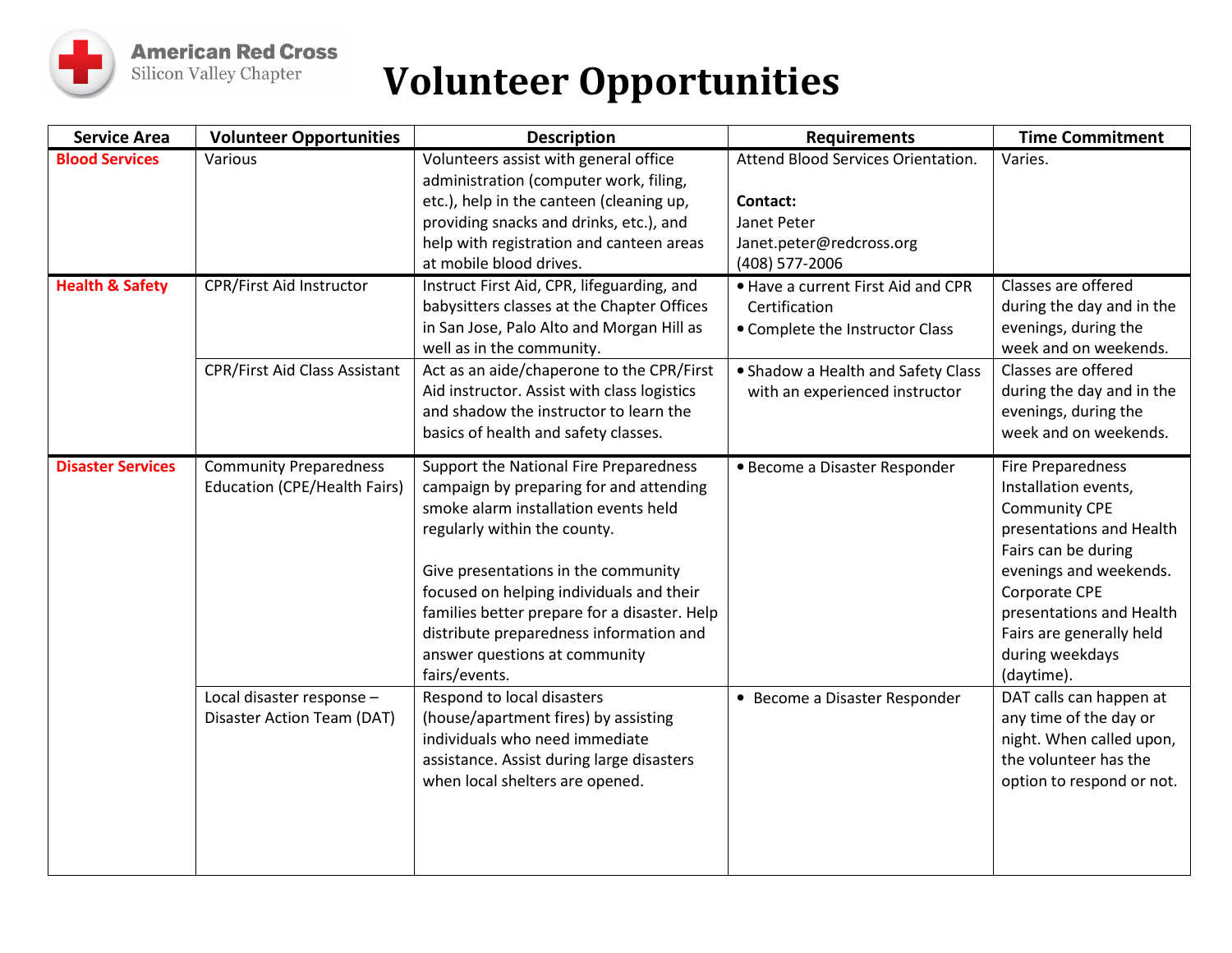| <b>Service Area</b>                                    | <b>Volunteer Opportunities</b>    | <b>Description</b>                                                                                                                                                                                                                                                                                                                                                                                                              | <b>Requirements</b>                                                                                                                                                                                                                                         | <b>Time Commitment</b>                                                                                                                                           |
|--------------------------------------------------------|-----------------------------------|---------------------------------------------------------------------------------------------------------------------------------------------------------------------------------------------------------------------------------------------------------------------------------------------------------------------------------------------------------------------------------------------------------------------------------|-------------------------------------------------------------------------------------------------------------------------------------------------------------------------------------------------------------------------------------------------------------|------------------------------------------------------------------------------------------------------------------------------------------------------------------|
| <b>Disaster Services</b><br>(continued)                | National disaster response        | Respond to national disasters. Disaster<br>Responders can go through a list of<br>comprehensive training courses to<br>prepare for different types of roles that<br>they may be asked to fill during a disaster.<br>Specific information about the role of Red<br>Cross in a disaster and utilization of<br>volunteers is covered in the Disaster<br>Services: An Overview course.                                              | · Become a Disaster Responder                                                                                                                                                                                                                               | Training requires a<br>certain number of hours<br>(depending on the<br>courses). When<br>necessary, deployment to<br>national disasters last<br>about 2-3 weeks. |
|                                                        | First Aid Services Team<br>(FAST) | Assist in providing basic first aid to<br>individuals attending various community<br>events (wine and arts festivals, sporting<br>events, etc.). When not participating in<br>events, help keep materials and stock<br>supplies rotated and inventoried.                                                                                                                                                                        | • Attend FAST Orientation and<br>interview<br>• Complete additional paperwork<br>• Be First Aid and CPR Certified                                                                                                                                           | Busy season for this<br>group is late spring to<br>early fall and mostly on<br>weekends.<br>Trainings are held on<br>weekday nights.                             |
| <b>International</b><br><b>Services</b>                | Various                           | Possible roles include helping to reconnect<br>family members separated by armed<br>conflict or disasters as a Restoring Family<br>Links (RFL) caseworker, assisting in raising<br>awareness of international issues and Red<br>Cross international services, and helping<br>to raise awareness of international<br>humanitarian law to schools and students<br>as a member of the Exploring<br>Humanitarian Law (EHL) program. | For RFL:<br>•Complete 2-hour Restoring<br>Family Links online course<br>•Shadow an experienced<br>caseworker during client<br>interviews.<br>For others:<br>• Have an interest in<br>international issues<br>• Public speaking skills might be<br>necessary | At least once a week in<br>the San Jose office for<br>RFL caseworker; varies<br>for other areas.                                                                 |
| <b>Services to the</b><br><b>Armed Forces</b><br>(SAF) | Various                           | Possible roles include helping to facilitate<br>emergency communications between<br>overseas military members and their<br>families as a military caseworker, helping<br>with SAF program outreach, and<br>representing the Chapter at special events<br>and briefings.                                                                                                                                                         | For military casework:<br>• Complete 2 online courses<br>· Meet with Client Services<br>Coordinator for additional<br>training<br>For other areas:<br>· Military background or<br>knowledge recommended, but<br>not necessary                               | Varies; must be able to<br>come in to the San Jose<br>office for military<br>casework. Special events<br>and briefings usually<br>occur on weekends.             |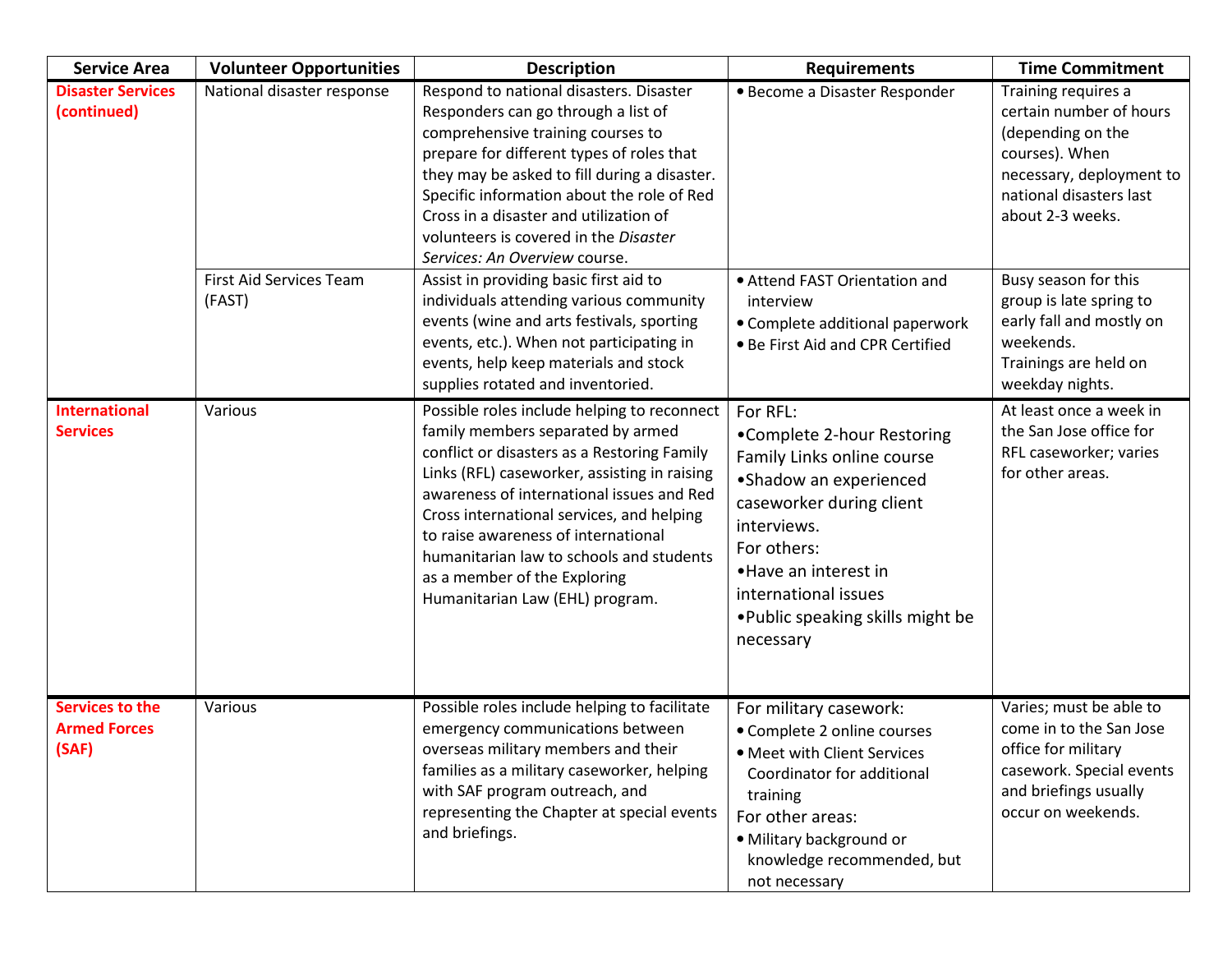| <b>Service Area</b>                                         | <b>Volunteer Opportunities</b>                | <b>Description</b>                                                                                                                                                                                                                                                                                      | <b>Requirements</b>                                                                                                                                                                             | <b>Time Commitment</b>                                                                                                                                                      |
|-------------------------------------------------------------|-----------------------------------------------|---------------------------------------------------------------------------------------------------------------------------------------------------------------------------------------------------------------------------------------------------------------------------------------------------------|-------------------------------------------------------------------------------------------------------------------------------------------------------------------------------------------------|-----------------------------------------------------------------------------------------------------------------------------------------------------------------------------|
| <b>Youth Services</b>                                       | Safe Kids instructor                          | Help high school instructors teach classes<br>to pre-school through middle school age<br>students. Classes offered include, Tommy<br>the Safety Cat, Scrubby Bear, and All Kids<br>Ready.                                                                                                               | • Complete instructor training<br>• Shadow a presentation<br>• Co-teach a presentation                                                                                                          | Courses are offered at<br>various times throughout<br>the school week.                                                                                                      |
|                                                             | Chaperone for youth events                    | Provide support and supervision to youth<br>volunteers during special events that they<br>plan and attend.                                                                                                                                                                                              | • Must be physically mobile and<br>have some form of personal<br>transportation                                                                                                                 | Events occur at various<br>times during the school<br>year (August-June).                                                                                                   |
|                                                             | <b>BAT (Basic Aid Training)</b><br>instructor | Help high school instructors teach classes<br>focused on basic first aid, CPR and disaster<br>preparedness to students aged 8 to 12.                                                                                                                                                                    | •Complete instructor training<br>•Shadow a presentation<br>.Co-teach a presentation                                                                                                             | <b>BAT courses are offered</b><br>on Sundays, usually every<br>other week.                                                                                                  |
| <b>Other</b><br><b>Volunteering</b><br><b>Opportunities</b> | Club Red                                      | Club Red was created to harness the skills<br>and energy of young professionals (ages<br>21-40) in Silicon Valley who are looking for<br>ways to give back to their community and<br>support the Red Cross mission in fun and<br>engaging ways, including social,<br>networking and fundraising events. | • Must be at least 21 years of age.                                                                                                                                                             | Committee meetings are<br>held monthly during a<br>weekday evening. Events<br>occur on a monthly basis<br>during weekday evenings<br>or weekends.                           |
|                                                             | Front desk/reception                          | Front desk volunteers are the face and<br>voice of the Chapter. They support the<br>Chapter by answering phones and in-<br>person inquires, dispatching local<br>disasters, processing mail, and managing<br>volunteer and visitor sign-in.                                                             | • Complete retail store training                                                                                                                                                                | Have availabilities during<br>normal office hours<br>(8:00am to 5:00pm,<br>Monday through Friday).                                                                          |
|                                                             | Communications                                | Help share the Red Cross message to our<br>community through stories, pictures and<br>articles. Communications broadcasts the<br>local and national services undertaken by<br>local volunteers and distributes<br>information among our team.                                                           | • Excellent written or verbal<br>communication skills<br>• Skills and experience in<br>photography (for photographers)<br>• Access to personal transportation                                   | Varies; some on-call<br>availabilities required to<br>document emergency<br>responses.                                                                                      |
|                                                             | <b>Badge Making</b>                           | Assist with the production of identification<br>badges for the Chapter. Tasks include<br>taking volunteer pictures, manufacturing<br>different kinds of badges and keeping<br>proper records of all badge-related<br>activities.                                                                        | • Familiarity with the use of<br>computers and Microsoft Office<br>• Photoshop experience preferred,<br>but not necessary<br>• On-the-Job training to learn any<br>skills required for the role | 4-6 hour per week. May<br>be more during peak<br>seasons (e.g. large<br>disasters when the<br>chapter is recruiting a lot<br>of new volunteers and<br>Disaster Responders). |